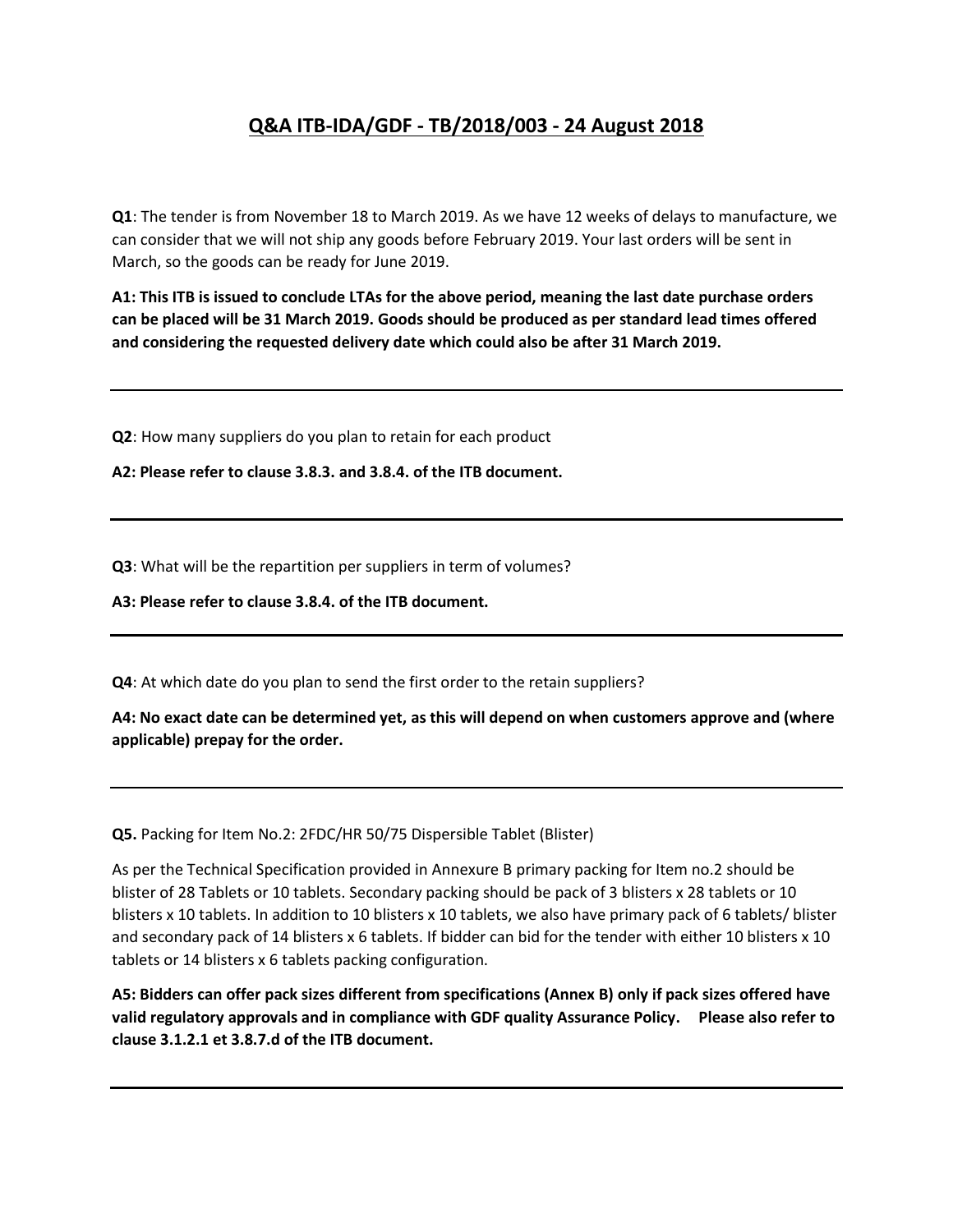**Q6**: Clause 3.7.6: is a digression from past GDF tender. Over last few years the transparency/visibility has reduced in GDF's tenders. Till 2014, we were given weightage of each evaluation criteria and we were informed our final score. In 2016, the weightage was given but score was not announced during market share allocation. And now in 2017 tender even weightage of each clause under Technical / Financial bid has not been announced. This lack of visibility is not fair to vendors. Vendors should know the evaluation criteria from the beginning and the final score should be announced, as it was done in till 2014.

**A6: The Bid evaluation will be conducted based on the cumulative analysis of the Technical and Financial Bids, with a weighting as described in sections 3.7.3 and 3.7.4 of the ITB document. There are no any changes in method applied since 2016 tender (FLD) or for 2018 FLD and SLD tenders. For additional clarification on point's allocation per evaluation criterion for the technical evaluation please refer to clauses 1.2., 2.1, 2.2, 3.7.5. and 3.7.6 of the ITB document.**

**Q7**: Clause 2.1.B and 3.7.7 are contradicting each other. Past two tender have had these points and at the time of evaluation clauses similar to 3.7.7 were not honored to support clause similar to clause 2.1.B. Therefore clause 3.7.7 should be removed from this tender.

**A7: Suppliers that quotes a price per unit that falls outside of the competitive range may still be awarded as stated in clause 3.7.7 of this ITB document, therefore there is no contradiction with clause 2.1.b of the ITB document.**

**Q8**: Clause 3.7.4 - Evaluation criteria: what are the weightage against each criteria given?

**A8: Please refer to clauses 2.1, 2.2, 3.7.5 and 3.7.6. of the ITB document**

**Q9**: Clause 3.8.4 – Please confirm for ERP 3 approved products allocation will be given, if ERP 2 approved product for the same exist.

**A9: As ERP Category 3 is for procurement in exceptional circumstances, only auxiliary status can be assigned for such products.**

**Q10:** Clause 3.8.8 (a) – Please could you elaborate which all events have been considered under Force Majeure?

**A10: Please refer to Article 7 of Annex E - IDA's Terms & Conditions.**